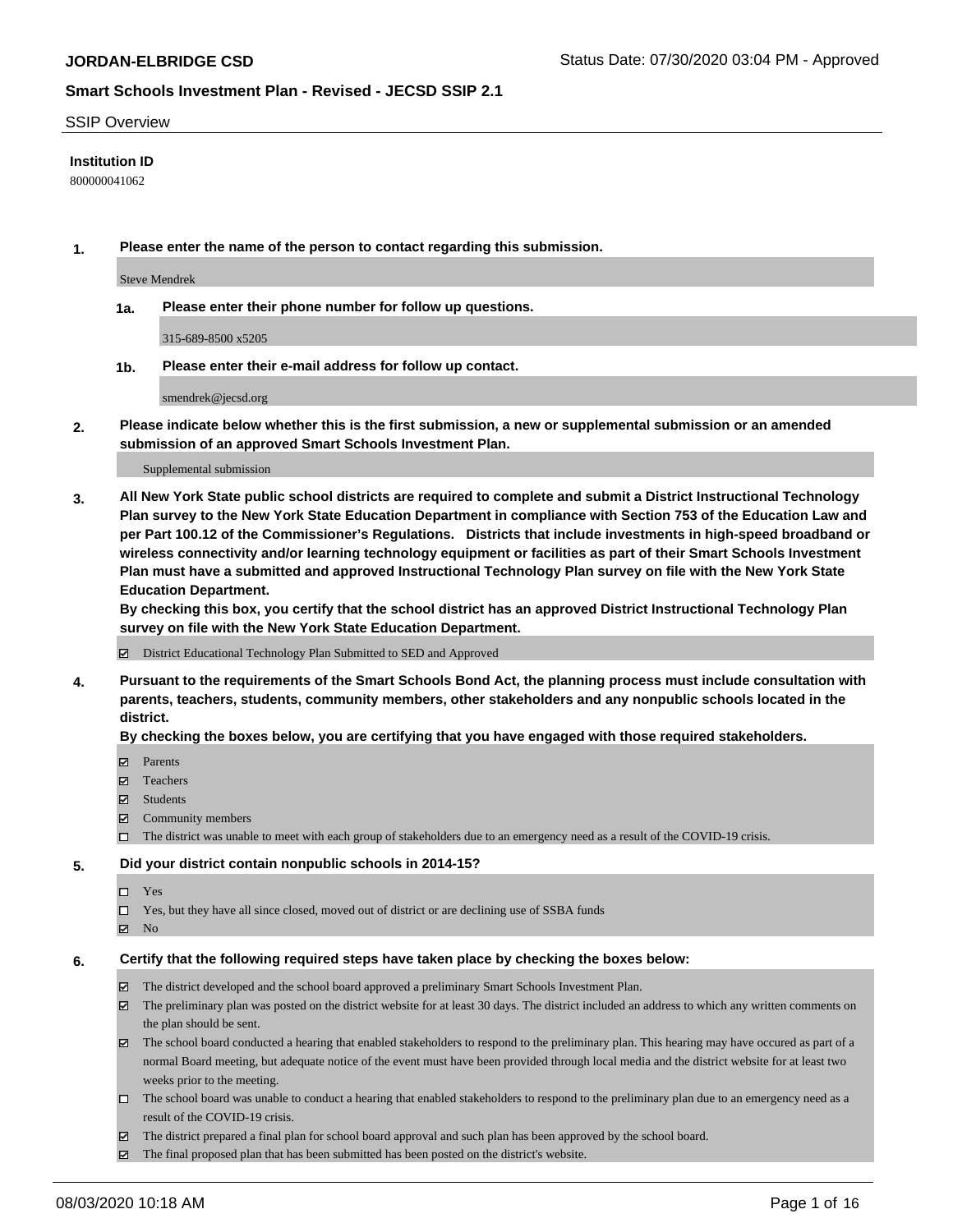SSIP Overview

**6a. Please upload the proposed Smart Schools Investment Plan (SSIP) that was posted on the district's website, along with any supporting materials. Note that this should be different than your recently submitted Educational Technology Survey. The Final SSIP, as approved by the School Board, should also be posted on the website and remain there during the course of the projects contained therein.**

SmartSchoolsPreliminaryInvestmentPlan\_2019-12-04\_public.pdf

**6b. Enter the webpage address where the final Smart Schools Investment Plan is posted. The Plan should remain posted for the life of the included projects.**

http://www.jecsd.org/districtpage.cfm?pageid=2037

**7. Please enter an estimate of the total number of students and staff that will benefit from this Smart Schools Investment Plan based on the cumulative projects submitted to date.**

1,500

**8. An LEA/School District may partner with one or more other LEA/School Districts to form a consortium to pool Smart Schools Bond Act funds for a project that meets all other Smart School Bond Act requirements. Each school district participating in the consortium will need to file an approved Smart Schools Investment Plan for the project and submit a signed Memorandum of Understanding that sets forth the details of the consortium including the roles of each respective district.**

 $\Box$  The district plans to participate in a consortium to partner with other school district(s) to implement a Smart Schools project.

### **9. Please enter the name and 6-digit SED Code for each LEA/School District participating in the Consortium.**

| Partner LEA/District | <b>ISED BEDS Code</b> |
|----------------------|-----------------------|
| (No Response)        | (No Response)         |

### **10. Please upload a signed Memorandum of Understanding with all of the participating Consortium partners.**

(No Response)

#### **11. Your district's Smart Schools Bond Act Allocation is:**

\$1,387,107

#### **12. Final 2014-15 BEDS Enrollment to calculate Nonpublic Sharing Requirement**

|            | Public Enrollment | Nonpublic Enrollment | Total Enrollment | Nonpublic Percentage |
|------------|-------------------|----------------------|------------------|----------------------|
| Enrollment | .300              |                      | .300.00          | 0.00                 |

**13. This table compares each category budget total, as entered in that category's page, to the total expenditures listed in the category's expenditure table. Any discrepancies between the two must be resolved before submission.**

|                                          | Sub-Allocations | <b>Expenditure Totals</b> | <b>Difference</b> |
|------------------------------------------|-----------------|---------------------------|-------------------|
| <b>School Connectivity</b>               | 0.00            | 0.00                      | 0.00              |
| Connectivity Projects for<br>Communities | 0.00            | 0.00                      | 0.00              |
| Classroom Technology                     | 343,492.00      | 343,492.00                | 0.00              |
| Pre-Kindergarten Classrooms              | 0.00            | 0.00                      | 0.00              |
| Replace Transportable<br>Classrooms      | 0.00            | 0.00                      | 0.00              |
| <b>High-Tech Security Features</b>       | 0.00            | 0.00                      | 0.00              |
| Nonpublic Loan                           | 0.00            | 0.00                      | 0.00              |
| Totals:                                  |                 |                           |                   |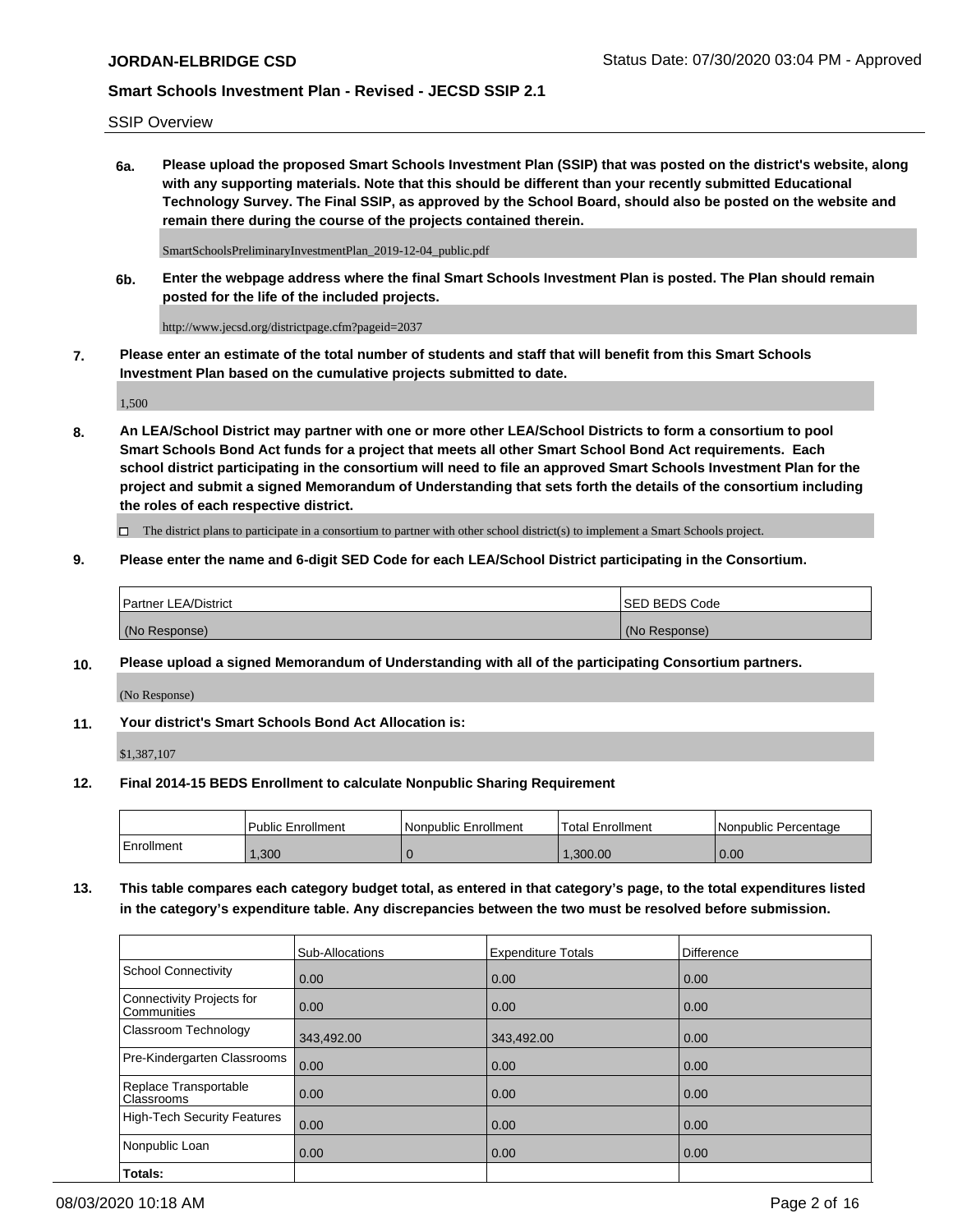SSIP Overview

| 343.492                | 343,492              | C                 |
|------------------------|----------------------|-------------------|
| <b>Sub-Allocations</b> | l Expenditure Totals | <b>Difference</b> |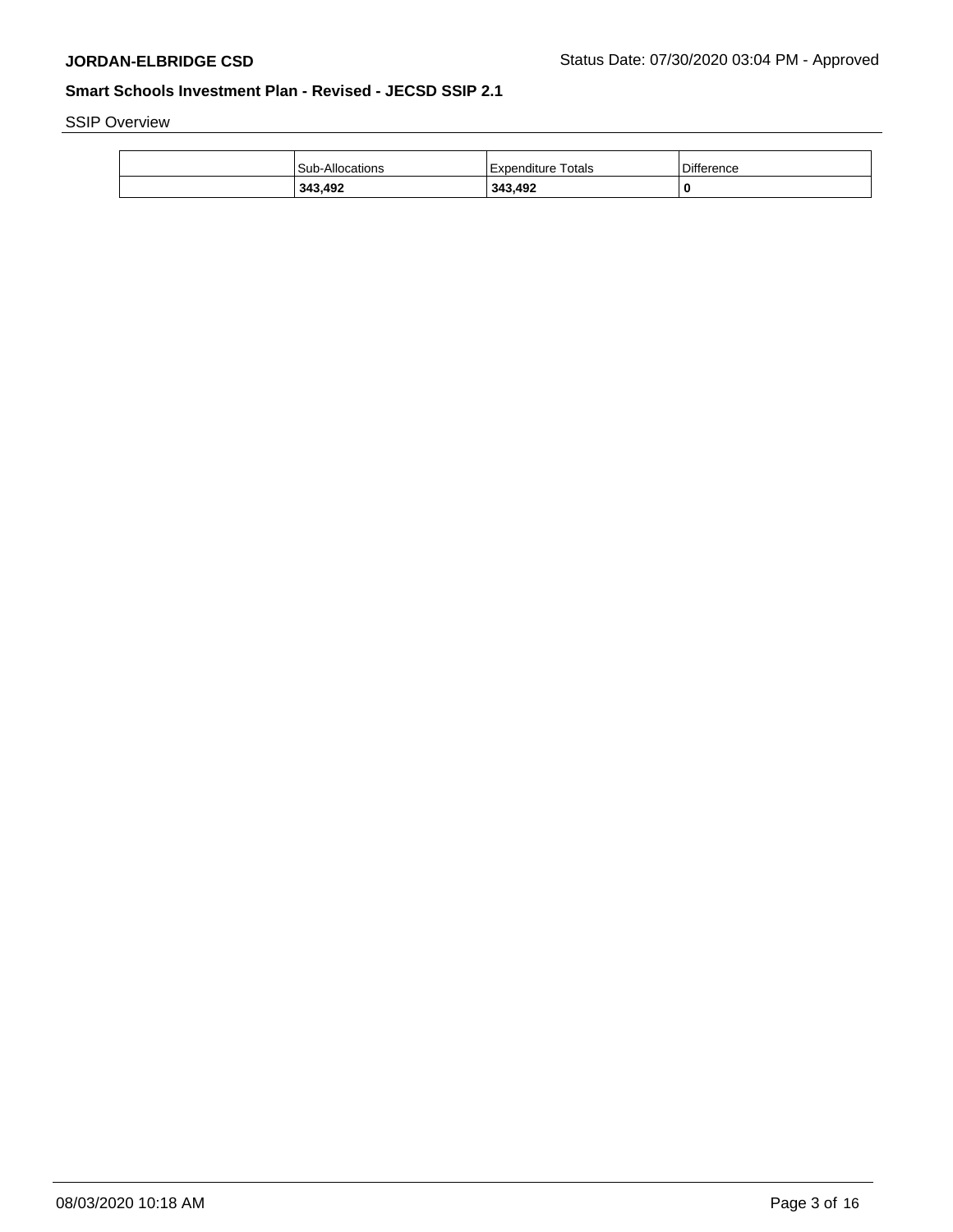School Connectivity

- **1. In order for students and faculty to receive the maximum benefit from the technology made available under the Smart Schools Bond Act, their school buildings must possess sufficient connectivity infrastructure to ensure that devices can be used during the school day. Smart Schools Investment Plans must demonstrate that:**
	- **• sufficient infrastructure that meets the Federal Communications Commission's 100 Mbps per 1,000 students standard currently exists in the buildings where new devices will be deployed, or**
	- **• is a planned use of a portion of Smart Schools Bond Act funds, or**
	- **• is under development through another funding source.**

**Smart Schools Bond Act funds used for technology infrastructure or classroom technology investments must increase the number of school buildings that meet or exceed the minimum speed standard of 100 Mbps per 1,000 students and staff within 12 months. This standard may be met on either a contracted 24/7 firm service or a "burstable" capability. If the standard is met under the burstable criteria, it must be:**

**1. Specifically codified in a service contract with a provider, and**

**2. Guaranteed to be available to all students and devices as needed, particularly during periods of high demand, such as computer-based testing (CBT) periods.**

**Please describe how your district already meets or is planning to meet this standard within 12 months of plan submission.**

(No Response)

**1a. If a district believes that it will be impossible to meet this standard within 12 months, it may apply for a waiver of this requirement, as described on the Smart Schools website. The waiver must be filed and approved by SED prior to submitting this survey.**

 $\Box$  By checking this box, you are certifying that the school district has an approved waiver of this requirement on file with the New York State Education Department.

**2. Connectivity Speed Calculator (Required). If the district currently meets the required speed, enter "Currently Met" in the last box: Expected Date When Required Speed Will be Met.**

|                  | l Number of     | Required Speed | Current Speed in | <b>Expected Speed</b> | <b>Expected Date</b>                |
|------------------|-----------------|----------------|------------------|-----------------------|-------------------------------------|
|                  | <b>Students</b> | l in Mbps      | <b>Mbps</b>      | to be Attained        | When Required                       |
|                  |                 |                |                  |                       | Within 12 Months ISpeed Will be Met |
| Calculated Speed | (No Response)   | 0.00           | (No Response)    | (No Response)         | (No Response)                       |

**3. Describe how you intend to use Smart Schools Bond Act funds for high-speed broadband and/or wireless connectivity projects in school buildings.**

(No Response)

**4. Describe the linkage between the district's District Instructional Technology Plan and how the proposed projects will improve teaching and learning. (There should be a link between your response to this question and your responses to Question 1 in Section IV - NYSED Initiatives Alignment: "Explain how the district use of instructional technology will serve as a part of a comprehensive and sustained effort to support rigorous academic standards attainment and performance improvement for students."** 

**Your answer should also align with your answers to the questions in Section II - Strategic Technology Planning and the associated Action Steps in Section III - Action Plan.)**

(No Response)

**5. If the district wishes to have students and staff access the Internet from wireless devices within the school building, or in close proximity to it, it must first ensure that it has a robust Wi-Fi network in place that has sufficient bandwidth to meet user demand.**

**Please describe how you have quantified this demand and how you plan to meet this demand.**

(No Response)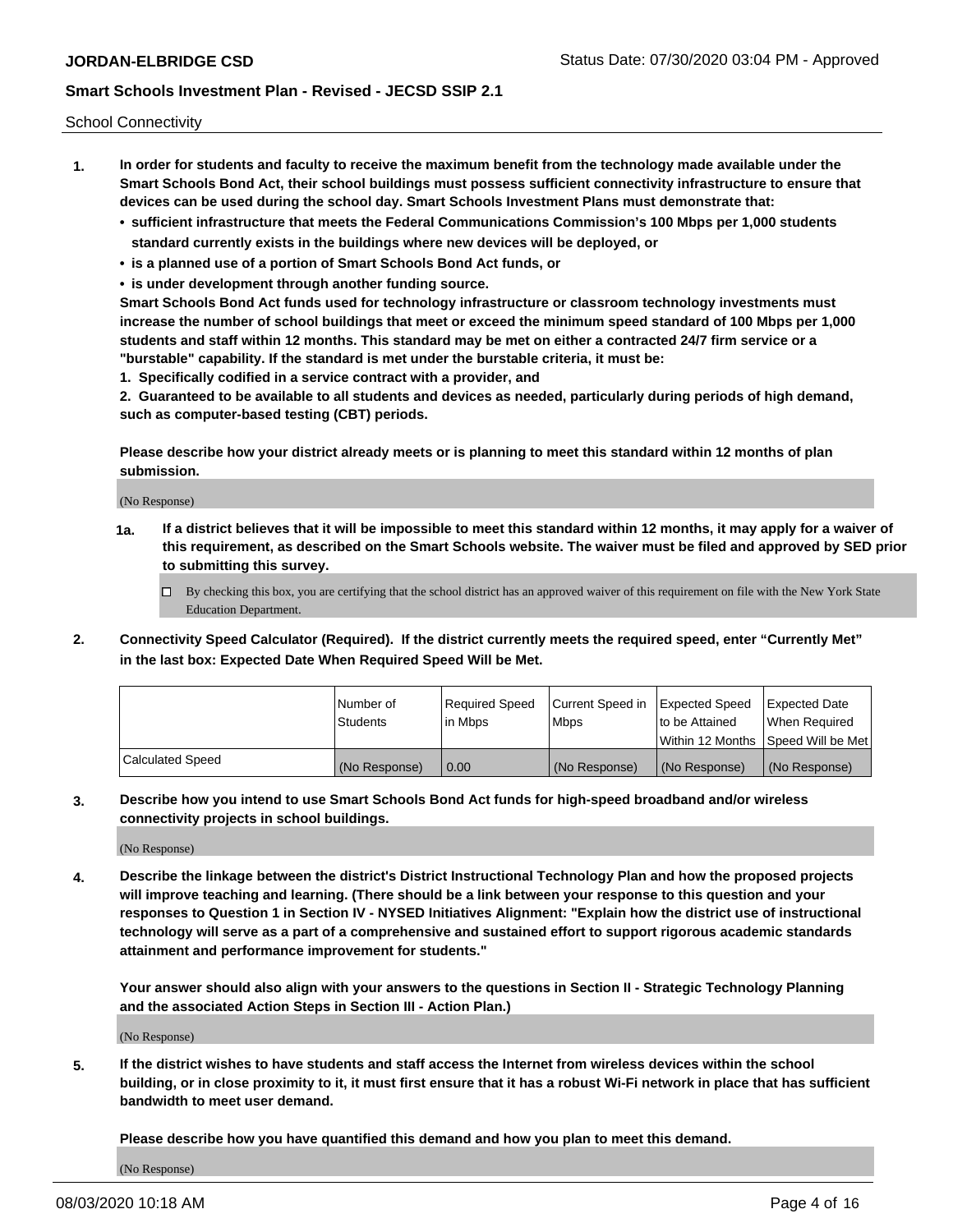School Connectivity

**6. Smart Schools plans with any expenditures in the School Connectivity category require a project number from the Office of Facilities Planning. Districts must submit an SSBA LOI and receive project numbers prior to submitting the SSIP. As indicated on the LOI, some projects may be eligible for a streamlined review and will not require a building permit.**

**Please indicate on a separate row each project number given to you by the Office of Facilities Planning.**

| Project Number |  |
|----------------|--|
| (No Response)  |  |

**7. Certain high-tech security and connectivity infrastructure projects may be eligible for an expedited review process as determined by the Office of Facilities Planning.**

### **Was your project deemed eligible for streamlined review?**

(No Response)

### **8. Include the name and license number of the architect or engineer of record.**

| Name          | License Number |
|---------------|----------------|
| (No Response) | (No Response)  |

### **9. Public Expenditures – Loanable (Counts toward the nonpublic loan calculation)**

| Select the allowable expenditure type.<br>Repeat to add another item under each type. | <b>PUBLIC</b> Items to be<br>l Purchased | Quantity           | Cost Per Item    | <b>Total Cost</b> |
|---------------------------------------------------------------------------------------|------------------------------------------|--------------------|------------------|-------------------|
| (No Response)                                                                         | (No Response)                            | l (No<br>Response) | (No<br>Response) | $\overline{0.00}$ |
|                                                                                       |                                          | 0                  | 0.00             |                   |

## **10. Public Expenditures – Non-Loanable (Does not count toward nonpublic loan calculation)**

| Select the allowable expenditure<br>type.<br>Repeat to add another item under<br>each type. | <b>PUBLIC</b> Items to be purchased | Quantity      | Cost per Item | <b>Total Cost</b> |
|---------------------------------------------------------------------------------------------|-------------------------------------|---------------|---------------|-------------------|
| (No Response)                                                                               | (No Response)                       | (No Response) | (No Response) | 0.00              |
|                                                                                             |                                     |               | 0.00          |                   |

#### **11. Final 2014-15 BEDS Enrollment to calculate Nonpublic Sharing Requirement (no changes allowed.)**

|            | Public Enrollment | Nonpublic Enrollment | <b>Total Enrollment</b> | l Nonpublic Percentage |
|------------|-------------------|----------------------|-------------------------|------------------------|
| Enrollment | ,300              |                      | .300.00                 | 0.00                   |

#### **12. Total Public Budget - Loanable (Counts toward the nonpublic loan calculation)**

|                                                      | Public Allocations | <b>Estimated Nonpublic Loan</b><br>Amount | Estimated Total Sub-Allocations |
|------------------------------------------------------|--------------------|-------------------------------------------|---------------------------------|
| Network/Access Costs                                 | (No Response)      | 0.00                                      | 0.00                            |
| School Internal Connections and<br><b>Components</b> | (No Response)      | 0.00                                      | 0.00                            |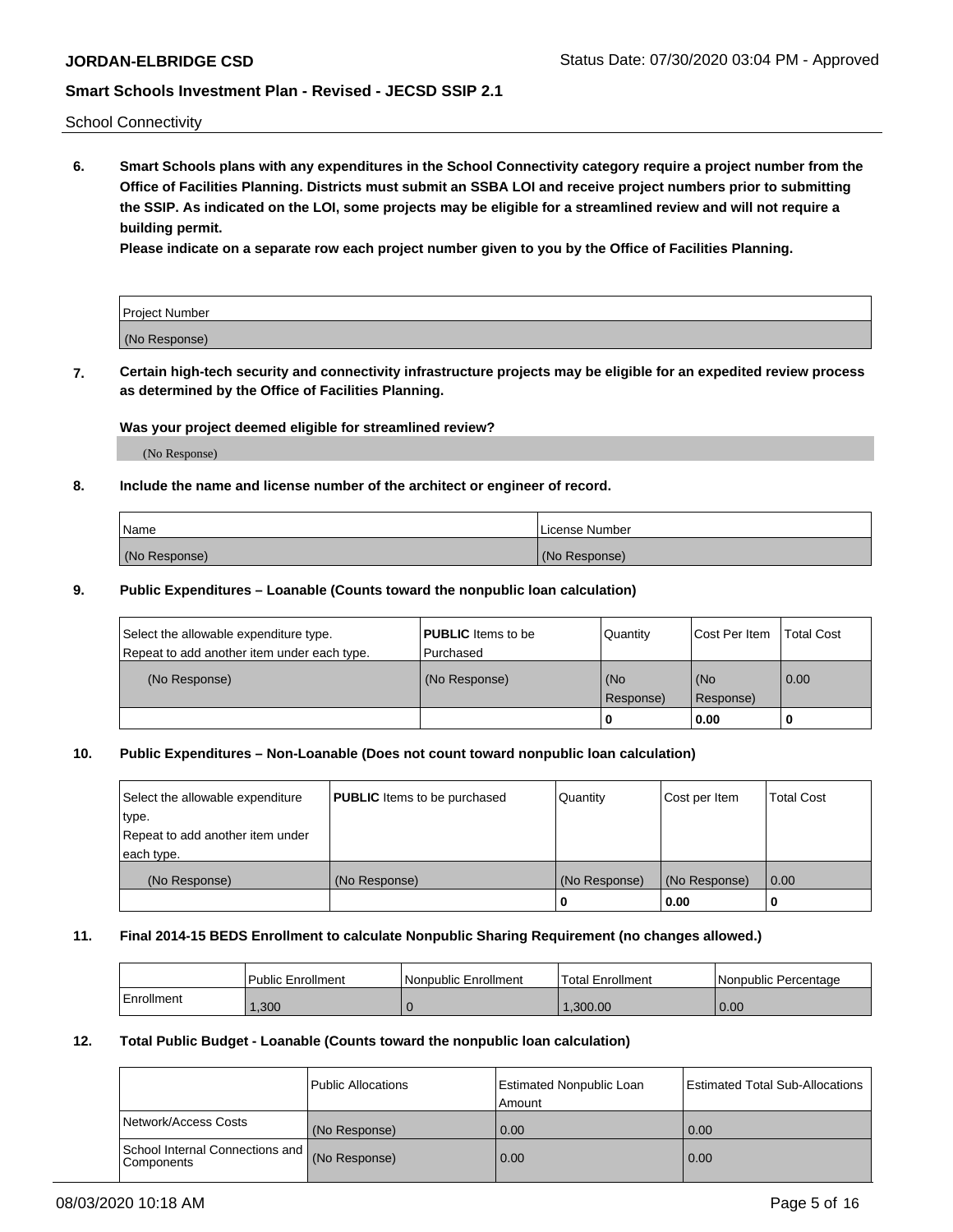School Connectivity

|              | Public Allocations | <b>Estimated Nonpublic Loan</b><br>Amount | <b>Estimated Total Sub-Allocations</b> |
|--------------|--------------------|-------------------------------------------|----------------------------------------|
| <b>Other</b> | (No Response)      | 0.00                                      | 0.00                                   |
| Totals:      | 0.00               |                                           | 0                                      |

# **13. Total Public Budget – Non-Loanable (Does not count toward the nonpublic loan calculation)**

|                                                   | Sub-<br>Allocation |
|---------------------------------------------------|--------------------|
| Network/Access Costs                              | (No Response)      |
| Outside Plant Costs                               | (No Response)      |
| <b>School Internal Connections and Components</b> | (No Response)      |
| Professional Services                             | (No Response)      |
| Testing                                           | (No Response)      |
| <b>Other Upfront Costs</b>                        | (No Response)      |
| <b>Other Costs</b>                                | (No Response)      |
| Totals:                                           | 0.00               |

# **14. School Connectivity Totals**

|                          | Total Sub-Allocations |
|--------------------------|-----------------------|
| Total Loanable Items     | 0.00                  |
| Total Non-Ioanable Items | 0.00                  |
| Totals:                  |                       |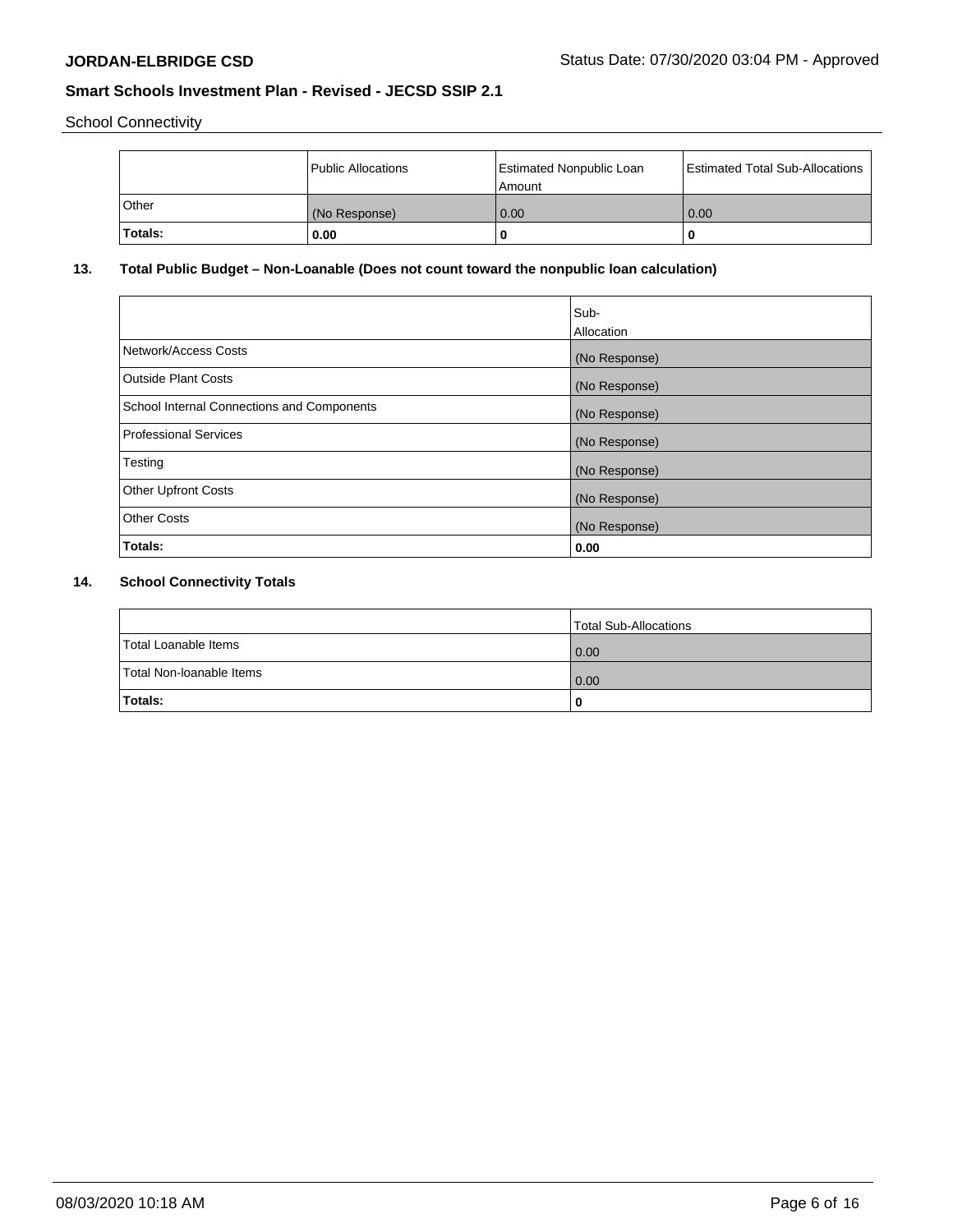Community Connectivity (Broadband and Wireless)

**1. Describe how you intend to use Smart Schools Bond Act funds for high-speed broadband and/or wireless connectivity projects in the community.**

(No Response)

**2. Please describe how the proposed project(s) will promote student achievement and increase student and/or staff access to the Internet in a manner that enhances student learning and/or instruction outside of the school day and/or school building.**

(No Response)

**3. Community connectivity projects must comply with all the necessary local building codes and regulations (building and related permits are not required prior to plan submission).**

 $\Box$  I certify that we will comply with all the necessary local building codes and regulations.

**4. Please describe the physical location of the proposed investment.**

(No Response)

**5. Please provide the initial list of partners participating in the Community Connectivity Broadband Project, along with their Federal Tax Identification (Employer Identification) number.**

| <b>Project Partners</b> | l Federal ID # |
|-------------------------|----------------|
| (No Response)           | (No Response)  |

**6. Please detail the type, quantity, per unit cost and total cost of the eligible items under each sub-category.**

| Select the allowable expenditure | Item to be purchased | Quantity      | Cost per Item | <b>Total Cost</b> |
|----------------------------------|----------------------|---------------|---------------|-------------------|
| type.                            |                      |               |               |                   |
| Repeat to add another item under |                      |               |               |                   |
| each type.                       |                      |               |               |                   |
| (No Response)                    | (No Response)        | (No Response) | (No Response) | 0.00              |
|                                  |                      | U             | 0.00          |                   |

**7. If you are submitting an allocation for Community Connectivity, complete this table.**

**Note that the calculated Total at the bottom of the table must equal the Total allocation for this category that you entered in the SSIP Overview overall budget.**

|                                    | Sub-Allocation |
|------------------------------------|----------------|
| Network/Access Costs               | (No Response)  |
| Outside Plant Costs                | (No Response)  |
| <b>Tower Costs</b>                 | (No Response)  |
| <b>Customer Premises Equipment</b> | (No Response)  |
| <b>Professional Services</b>       | (No Response)  |
| Testing                            | (No Response)  |
| <b>Other Upfront Costs</b>         | (No Response)  |
| <b>Other Costs</b>                 | (No Response)  |
| Totals:                            | 0.00           |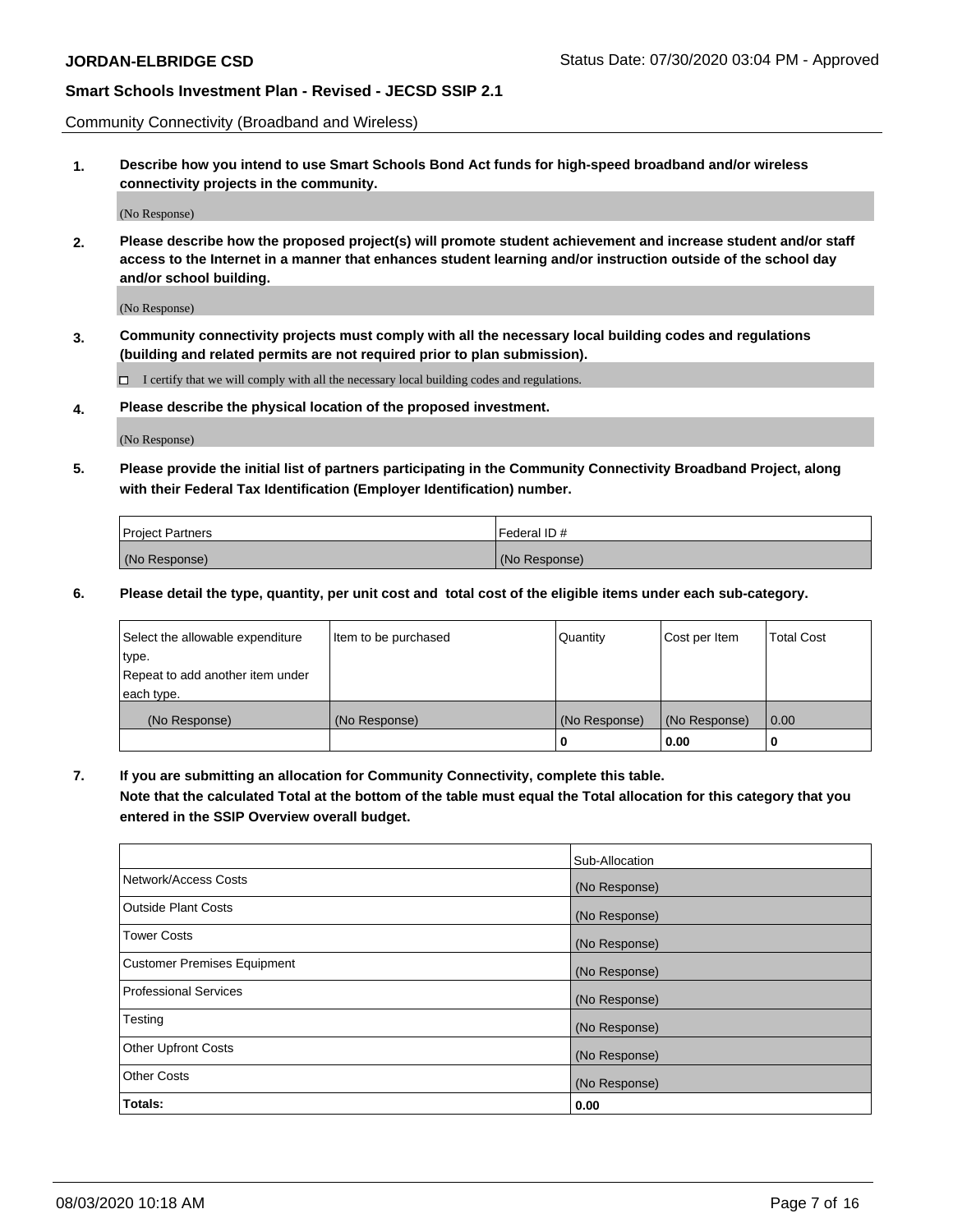### Classroom Learning Technology

**1. In order for students and faculty to receive the maximum benefit from the technology made available under the Smart Schools Bond Act, their school buildings must possess sufficient connectivity infrastructure to ensure that devices can be used during the school day. Smart Schools Investment Plans must demonstrate that sufficient infrastructure that meets the Federal Communications Commission's 100 Mbps per 1,000 students standard currently exists in the buildings where new devices will be deployed, or is a planned use of a portion of Smart Schools Bond Act funds, or is under development through another funding source. Smart Schools Bond Act funds used for technology infrastructure or classroom technology investments must increase the number of school buildings that meet or exceed the minimum speed standard of 100 Mbps per 1,000 students and staff within 12 months. This standard may be met on either a contracted 24/7 firm service or a "burstable" capability. If the standard is met under the burstable criteria, it must be:**

**1. Specifically codified in a service contract with a provider, and**

**2. Guaranteed to be available to all students and devices as needed, particularly during periods of high demand, such as computer-based testing (CBT) periods.**

**Please describe how your district already meets or is planning to meet this standard within 12 months of plan submission.**

The Central New York Regional Information Center (CNYRIC), who acts as the District's Internet Service Provider, has confirmed our bandwidth exceeds the minimum of requirement of 100 Mbps per 1,000 students and staff.

- **1a. If a district believes that it will be impossible to meet this standard within 12 months, it may apply for a waiver of this requirement, as described on the Smart Schools website. The waiver must be filed and approved by SED prior to submitting this survey.**
	- By checking this box, you are certifying that the school district has an approved waiver of this requirement on file with the New York State Education Department.
- **2. Connectivity Speed Calculator (Required). If the district currently meets the required speed, enter "Currently Met" in the last box: Expected Date When Required Speed Will be Met.**

|                  | l Number of<br>Students | Required Speed<br>l in Mbps | Current Speed in Expected Speed<br>l Mbps | to be Attained | <b>Expected Date</b><br>When Required<br>l Within 12 Months ISpeed Will be Met l |
|------------------|-------------------------|-----------------------------|-------------------------------------------|----------------|----------------------------------------------------------------------------------|
| Calculated Speed | 1.237                   | 123.70                      | 1000                                      | 1000           | Currently Met                                                                    |

**3. If the district wishes to have students and staff access the Internet from wireless devices within the school building, or in close proximity to it, it must first ensure that it has a robust Wi-Fi network in place that has sufficient bandwidth to meet user demand.**

**Please describe how you have quantified this demand and how you plan to meet this demand.**

In October 2018, the District completed its first Smart Schools project which included the following:

- Upgraded the fiber backbone between closets in each building from 1 GB to 10 GB
- Installed new 10 GB core switches in two of three buildings
- Installed new 10 GB distribution switches every closet
- Installed additonal Wireless Access Points (WAPs) to increase wireless density so every educational space has a dedicated WAP
- Since that time, we have been approved for E-rate Category 2 funding. A project in early-2020 will accomplish the following:
- Upgrade core switches at the high school to increase capacity for future data center projects
- Upgrade wireless controllers to two redundant controllers with 20 GB connection between each controller and switch
- Install outdoor WAPs at each building to connect outdoor educational spaces for both curriculum and safety reasons.
- Replace existing WAPs installed in 2011 with upgraded models to accommodate the increased number of wireless devices in the buildings.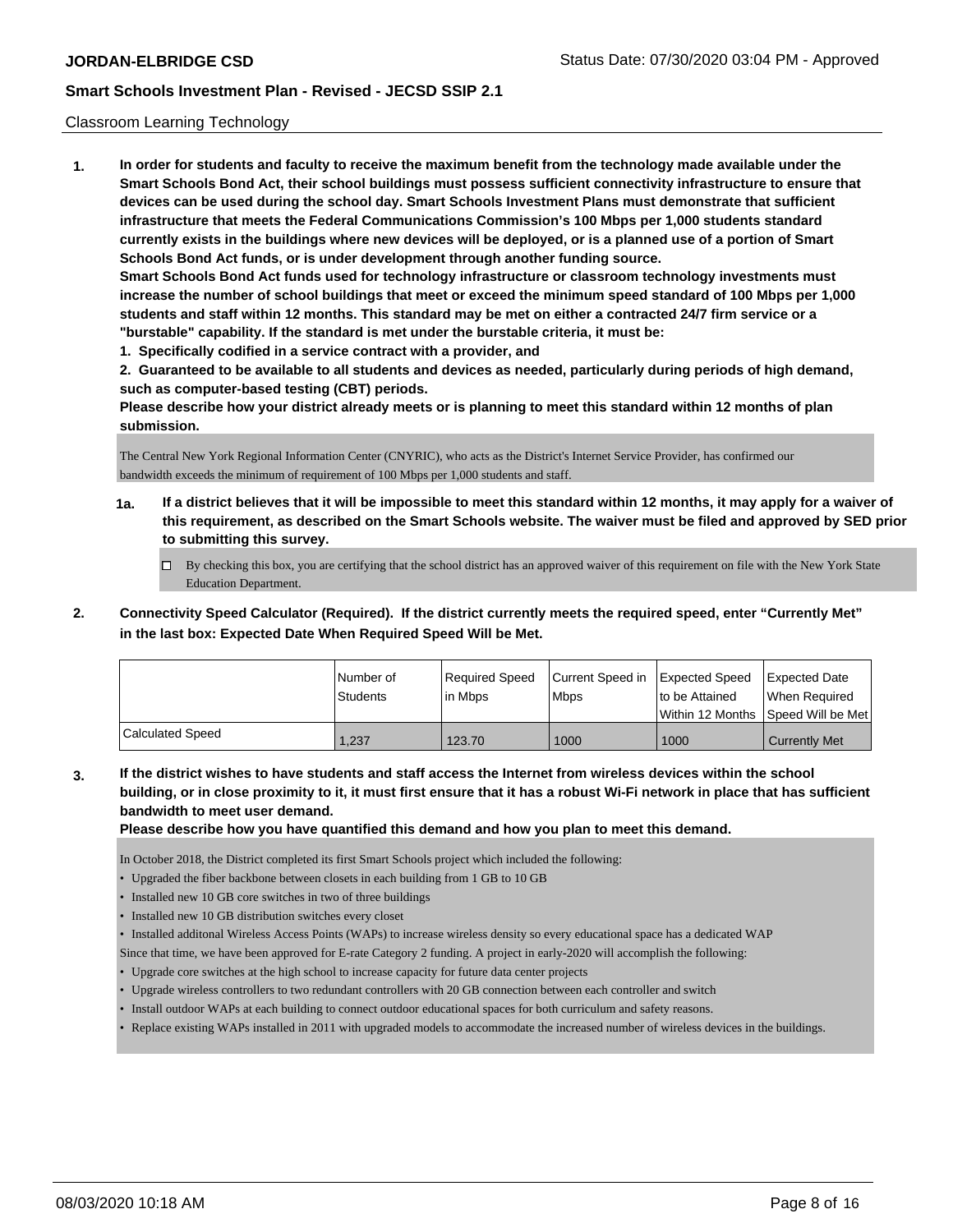### Classroom Learning Technology

- **4. All New York State public school districts are required to complete and submit an Instructional Technology Plan survey to the New York State Education Department in compliance with Section 753 of the Education Law and per Part 100.12 of the Commissioner's Regulations. Districts that include educational technology purchases as part of their Smart Schools Investment Plan must have a submitted and approved Instructional Technology Plan survey on file with the New York State Education Department.**
	- By checking this box, you are certifying that the school district has an approved Instructional Technology Plan survey on file with the New York State Education Department.
- **5. Describe the devices you intend to purchase and their compatibility with existing or planned platforms or systems. Specifically address the adequacy of each facility's electrical, HVAC and other infrastructure necessary to install and support the operation of the planned technology.**

The District intends to purchase Promethean ActivPanel interactive flat panel displays to replace existing interactive whiteboards and classroom projectors. The whiteboards were installed seven years ago and due to their age, can be challenging to integrate successfully to engage today's students. The new displays will be mounted on carts for portability which will give the teacher flexibility should the function of the classroom change in future school years. The electrical, HVAC and other infrastructure powering the existing equipment is sufficient to support the newer devices.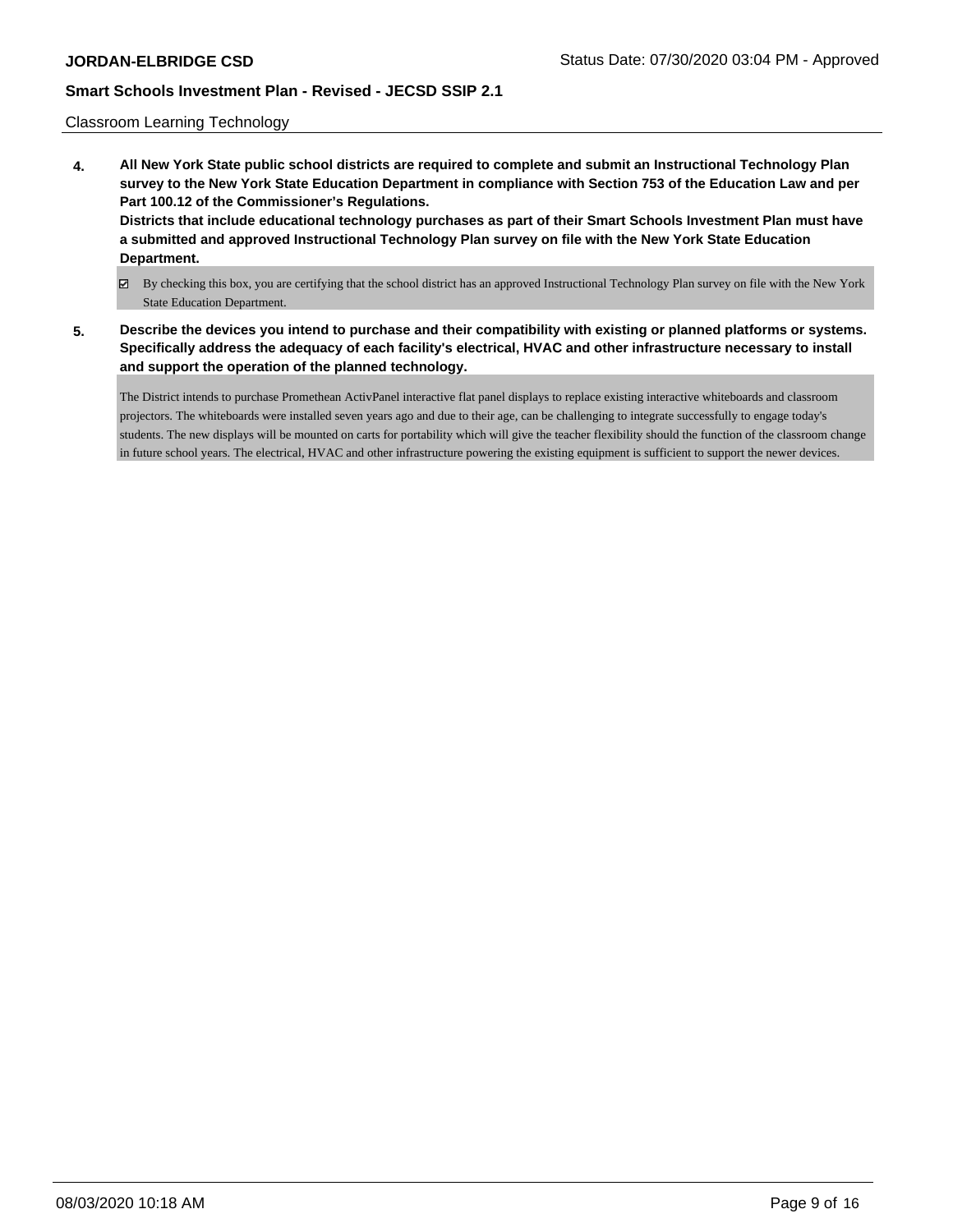### Classroom Learning Technology

- **6. Describe how the proposed technology purchases will:**
	- **> enhance differentiated instruction;**
	- **> expand student learning inside and outside the classroom;**
	- **> benefit students with disabilities and English language learners; and**
	- **> contribute to the reduction of other learning gaps that have been identified within the district.**

**The expectation is that districts will place a priority on addressing the needs of students who struggle to succeed in a rigorous curriculum. Responses in this section should specifically address this concern and align with the district's Instructional Technology Plan (in particular Question 2 of E. Curriculum and Instruction: "Does the district's instructional technology plan address the needs of students with disabilities to ensure equitable access to instruction, materials and assessments?" and Question 3 of the same section: "Does the district's instructional technology plan address the provision of assistive technology specifically for students with disabilities to ensure access to and participation in the general curriculum?")**

**In addition, describe how the district ensures equitable access to instruction, materials and assessments and participation in the general curriculum for both SWD and English Language Learners/Multilingual Learners (ELL/MLL) students.**

#### **Enhancement of student learning inside the classroom**

The Promethean ActivPanels will enhance student learning because teachers will be able to increase the interactivity of their lessons. Specifically, teachers and students will be able to draw, highlight and annotate over any text as a collaborative experience, increasing the likelihood that said strategies will be mastered. And discerning the gist of a given text, regardless of its Lexile level, is key to successfully meeting the NYS Next Generation Standards. Additionally, teachers and students will be able to move from lesson content to virtual resources with no interruption to the learning conversation. This improved seamlessness will allow teachers to more easily incorporate a multi-media platform; as a result, students will benefit from additional guided practice in dissecting the primary source documents inherent to the content area subjects. Also, the built in apps will provide teachers with a ready-made vehicle for capturing the attention of the digital generation; this capitalization will allow teachers to provide students with an experience that results in differentiated learning at the individual level. In particular, the ability to match problem sets to a student's conceptual understanding could be instrumental in negating the "I can't do math," mindset.

#### **Enhancement of student learning outside the classroom**

Currently, very few teachers ask students to utilize technology outside the classroom but ClassFlow has the potential to transform existing practices. Through ClassFlow, teachers can direct students to access instructional materials and assignments from anywhere at any time. ClassFlow also affords students the opportunity to create their own digital backpacks filled with learning resources of their own choosing. Additionally, ClassFlow can be the vehicle for outside-the-classroom collaborations among students. Parent communication is another feature of ClassFlow. Through ClassFlow, teachers can make parents aware of the achievement badges their child has been awarded thereby serving as enhancement to student motivation.

#### **Reduction of Learning Gaps**

The ActivCast component of the Promethean ActviPanels will give teachers yet another tool to reduce learning gaps. The ability to wirelessly mirror content makes the general education curriculum readily available and shifts the instructional focus to the insertion of scaffolds that will reduce learning gaps. Additionally, ClassFlow will provide teachers with real-time feedback so that they can make in-the-moment modifications to ensure that all students master the learning target at hand. Such immediacy in feedback is essential in reducing learning gaps. Providing all students with daily access to technology as a way to enhance learning and reduce achievement gaps is a district benchmark. To that end, the purchase of the Promethean ActivPanels animates the district's commitment to having all student subgroups graduate career and college ready.

## **Benefit to English Language Learners and Students with Disabilities**

The Promethean ActviPanels accommodate 20 simultaneous touch points, creating the collaborative environment critical to the success of ELL and SWD learners. Additionally the multi-device mirroring feature allows teachers to move freely so the proximity needs of ELL and SWD learners can be met in real time. Also, the shared screens capacity of the ActivPanels give teachers the ability to address common misconceptions, simplify language, provide additional background knowledge, and individualize instruction, the whole of which helps ELL and SWD learners access the general education curriculum. The Classroom Essential apps include a customizable spinner and timer, and these tools represent an opportunity for teachers to help ELL and SWD learners refine explicit executive functioning skills.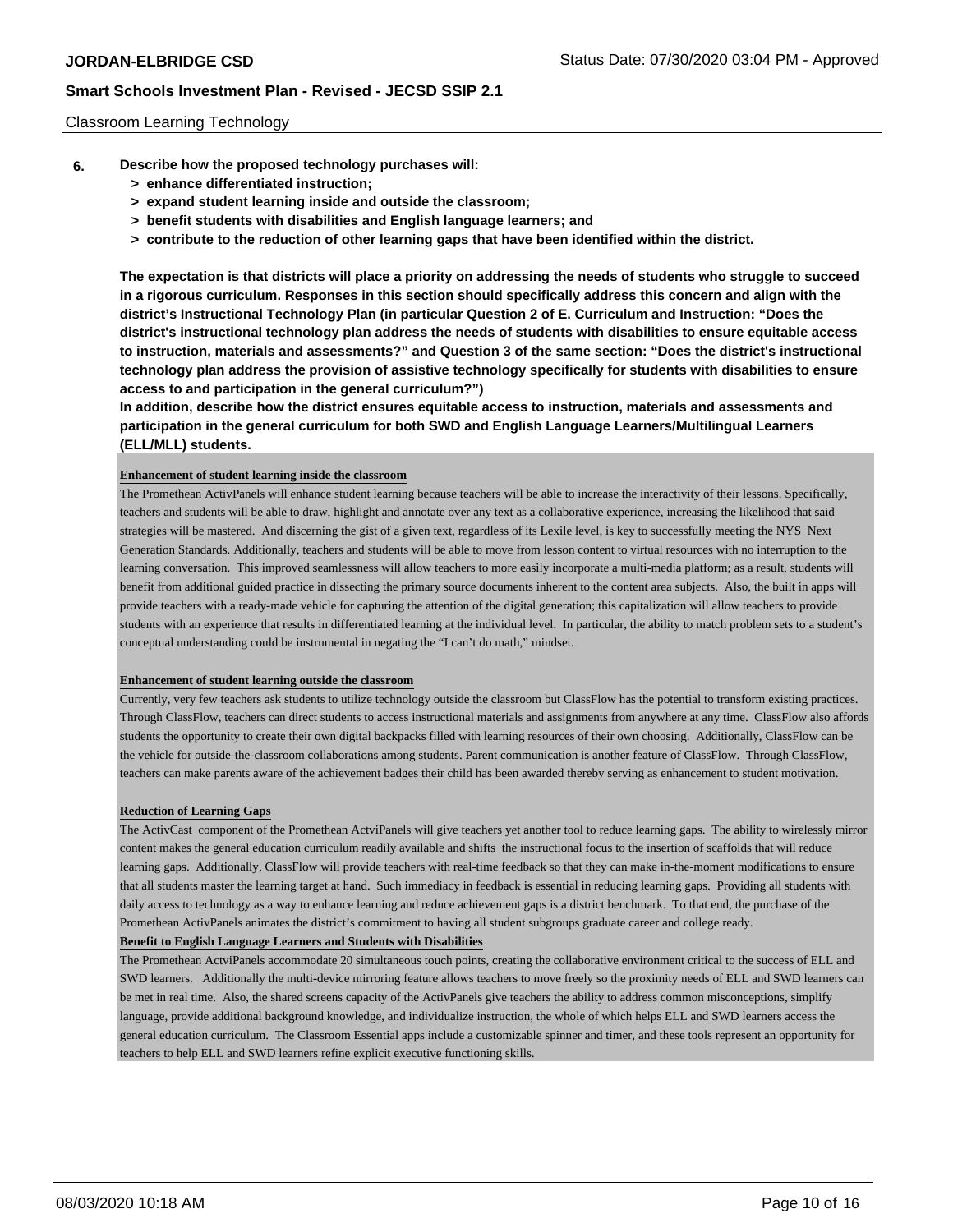### Classroom Learning Technology

**7. Where appropriate, describe how the proposed technology purchases will enhance ongoing communication with parents and other stakeholders and help the district facilitate technology-based regional partnerships, including distance learning and other efforts.**

The Promethean ActivPanels will allow teachers to more easily bring the outside world into their classroom through such apps as 360cities, AirPano,and EarthCam. Virtual field trips can make the world smaller through the use of the app, Explore.

The Promethean ActivPannels will allow faculty to make content from Google Classroom and the Google Apps for Education interactive, the preferred modality of the digital generation. Additionally faculty will have the opportunity to strengthen the home-school connection by sharing a screenshot of a given child's work with their parents.

**8. Describe the district's plan to provide professional development to ensure that administrators, teachers and staff can employ the technology purchased to enhance instruction successfully.**

**Note: This response should be aligned and expanded upon in accordance with your district's response to Question 1 of F. Professional Development of your Instructional Technology Plan: "Please provide a summary of professional development offered to teachers and staff, for the time period covered by this plan, to support technology to enhance teaching and learning. Please include topics, audience and method of delivery within your summary."**

The district's professional development plan includes offering initial, half-day workshops featuring a trainer support provided by the district's instructional technology specialist. Additionally, principals will be asked to tap teachers to showcase the various features of the ActivPanels at faculty meetings and superintendent conference days. The district's technology committee will also serve as the body to assess ongoing needs and preferred delivery mode for trainings.

| When                           | What                                                                                                                                                                                                                                                          | Who                                       |
|--------------------------------|---------------------------------------------------------------------------------------------------------------------------------------------------------------------------------------------------------------------------------------------------------------|-------------------------------------------|
| Half-day workshops             | Titanium ActivPanel Introduction                                                                                                                                                                                                                              | Promethean World Trainer                  |
| Superintendent day workshops   | Titanium ActivPanel and the Unified Menu<br>Titanium ActivPanel and the Promethean<br>Annotate App<br>Titanium ActivPanel and the Promethean<br>Capture App<br>Titanium ActivPanel and Dual Proximity<br><b>Sensors</b><br>Titanium ActivPanel and the Locker | District's Instructional Technology Coach |
| PLC meetings; faculty meetings | ActivInspire Beginner<br>ActivInspire Intermediate<br><b>ActivInspire Advanced</b><br><b>ClassFlow Beginner</b><br>ClassFlow Intermediate<br><b>ClassFlow Advanced</b>                                                                                        | <b>Team Leaders</b>                       |

**9. Districts must contact one of the SUNY/CUNY teacher preparation programs listed on the document on the left side of the page that supplies the largest number of the district's new teachers to request advice on innovative uses and best practices at the intersection of pedagogy and educational technology.**

By checking this box, you certify that you have contacted the SUNY/CUNY teacher preparation program that supplies the largest number of your new teachers to request advice on these issues.

#### **9a. Please enter the name of the SUNY or CUNY Institution that you contacted.**

School of Education at SUNY Cortland

### **9b. Enter the primary Institution phone number.**

607-753-5431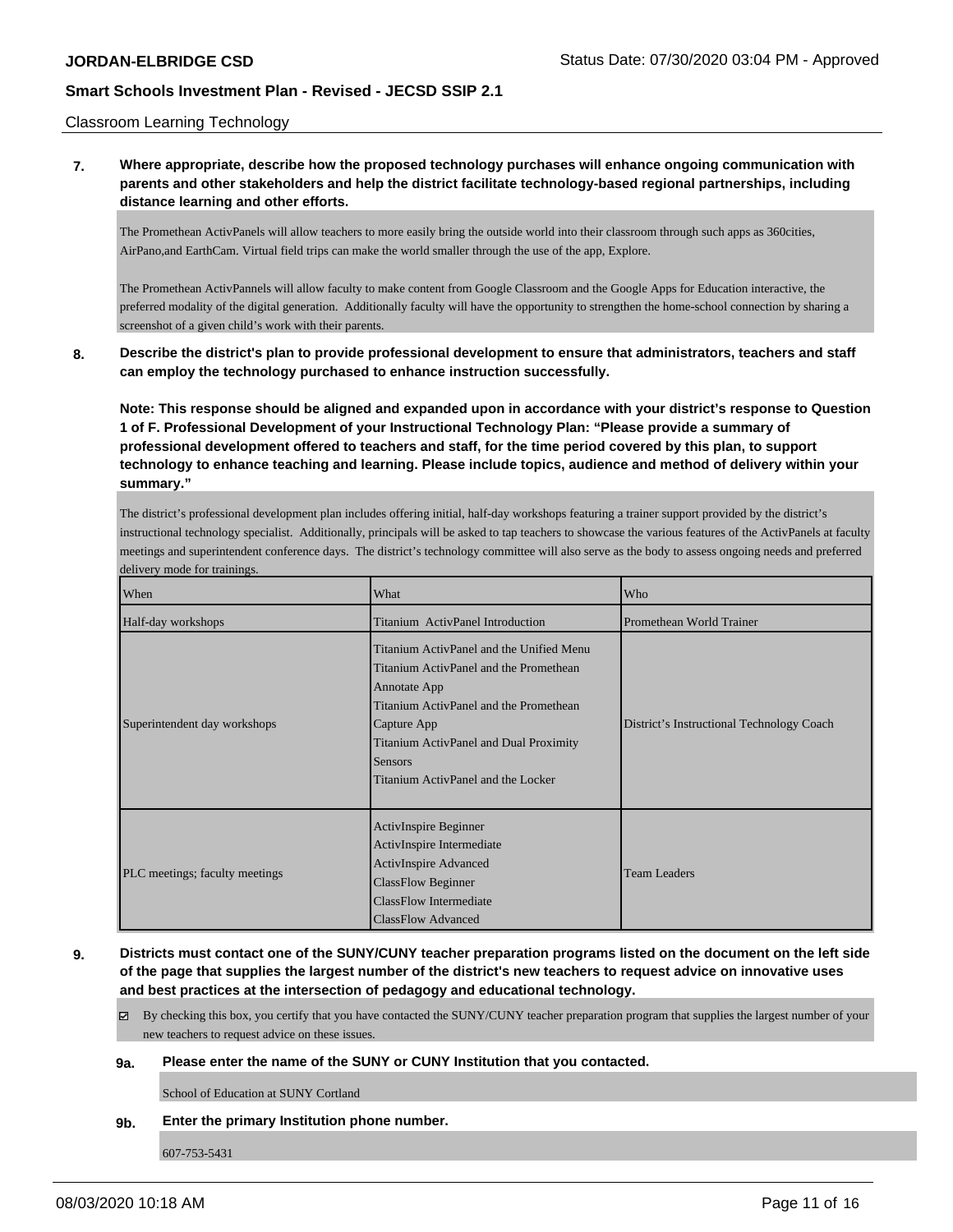Classroom Learning Technology

**9c. Enter the name of the contact person with whom you consulted and/or will be collaborating with on innovative uses of technology and best practices.**

Andrea Lachance, Dean of the School of Education at SUNY Cortland

**10. To ensure the sustainability of technology purchases made with Smart Schools funds, districts must demonstrate a long-term plan to maintain and replace technology purchases supported by Smart Schools Bond Act funds. This sustainability plan shall demonstrate a district's capacity to support recurring costs of use that are ineligible for Smart Schools Bond Act funding such as device maintenance, technical support, Internet and wireless fees, maintenance of hotspots, staff professional development, building maintenance and the replacement of incidental items. Further, such a sustainability plan shall include a long-term plan for the replacement of purchased devices and equipment at the end of their useful life with other funding sources.**

By checking this box, you certify that the district has a sustainability plan as described above.

**11. Districts must ensure that devices purchased with Smart Schools Bond funds will be distributed, prepared for use, maintained and supported appropriately. Districts must maintain detailed device inventories in accordance with generally accepted accounting principles.**

By checking this box, you certify that the district has a distribution and inventory management plan and system in place.

**12. Please detail the type, quantity, per unit cost and total cost of the eligible items under each sub-category.**

| Select the allowable expenditure | Item to be Purchased                | Quantity | Cost per Item | <b>Total Cost</b> |
|----------------------------------|-------------------------------------|----------|---------------|-------------------|
| type.                            |                                     |          |               |                   |
| Repeat to add another item under |                                     |          |               |                   |
| each type.                       |                                     |          |               |                   |
| Interactive Whiteboards          | Promethean ActivPanel Nickel 65     | 30       | 1,982.00      | 59.460.00         |
| Interactive Whiteboards          | Promethean ActivPanel Titanium 75   | 43       | 4,530.00      | 194,790.00        |
| <b>Tablet Computers</b>          | Promethean Chromebox /w Google      | 73       | 371.00        | 27,083.00         |
|                                  | License                             |          |               |                   |
| Interactive Whiteboards          | Promethean Fixed-Height Mobile      | 42       | 572.00        | 24.024.00         |
|                                  | Stand                               |          |               |                   |
| Interactive Whiteboards          | Promethean Height-Adjustable Mobile | 29       | 1,315.00      | 38,135.00         |
|                                  | Stand                               |          |               |                   |
|                                  |                                     | 217      | 8,770.00      | 343,492           |

### **13. Final 2014-15 BEDS Enrollment to calculate Nonpublic Sharing Requirement (no changes allowed.)**

|            | <b>Public Enrollment</b> | l Nonpublic Enrollment | <b>Total Enrollment</b> | <i>Nonpublic</i><br>l Percentage |
|------------|--------------------------|------------------------|-------------------------|----------------------------------|
| Enrollment | ,300                     |                        | 1,300.00                | 0.00                             |

### **14. If you are submitting an allocation for Classroom Learning Technology complete this table.**

|                          | Public School Sub-Allocation | <b>Estimated Nonpublic Loan</b><br>l Amount<br>(Based on Percentage Above) | <b>Estimated Total Public and</b><br>Nonpublic Sub-Allocation |
|--------------------------|------------------------------|----------------------------------------------------------------------------|---------------------------------------------------------------|
|                          |                              |                                                                            |                                                               |
| Interactive Whiteboards  | 316,409.00                   | 0.00                                                                       | 316,409.00                                                    |
| <b>Computer Servers</b>  | 0.00                         | 0.00                                                                       | 0.00                                                          |
| <b>Desktop Computers</b> | 0.00                         | 0.00                                                                       | 0.00                                                          |
| <b>Laptop Computers</b>  | 0.00                         | 0.00                                                                       | 0.00                                                          |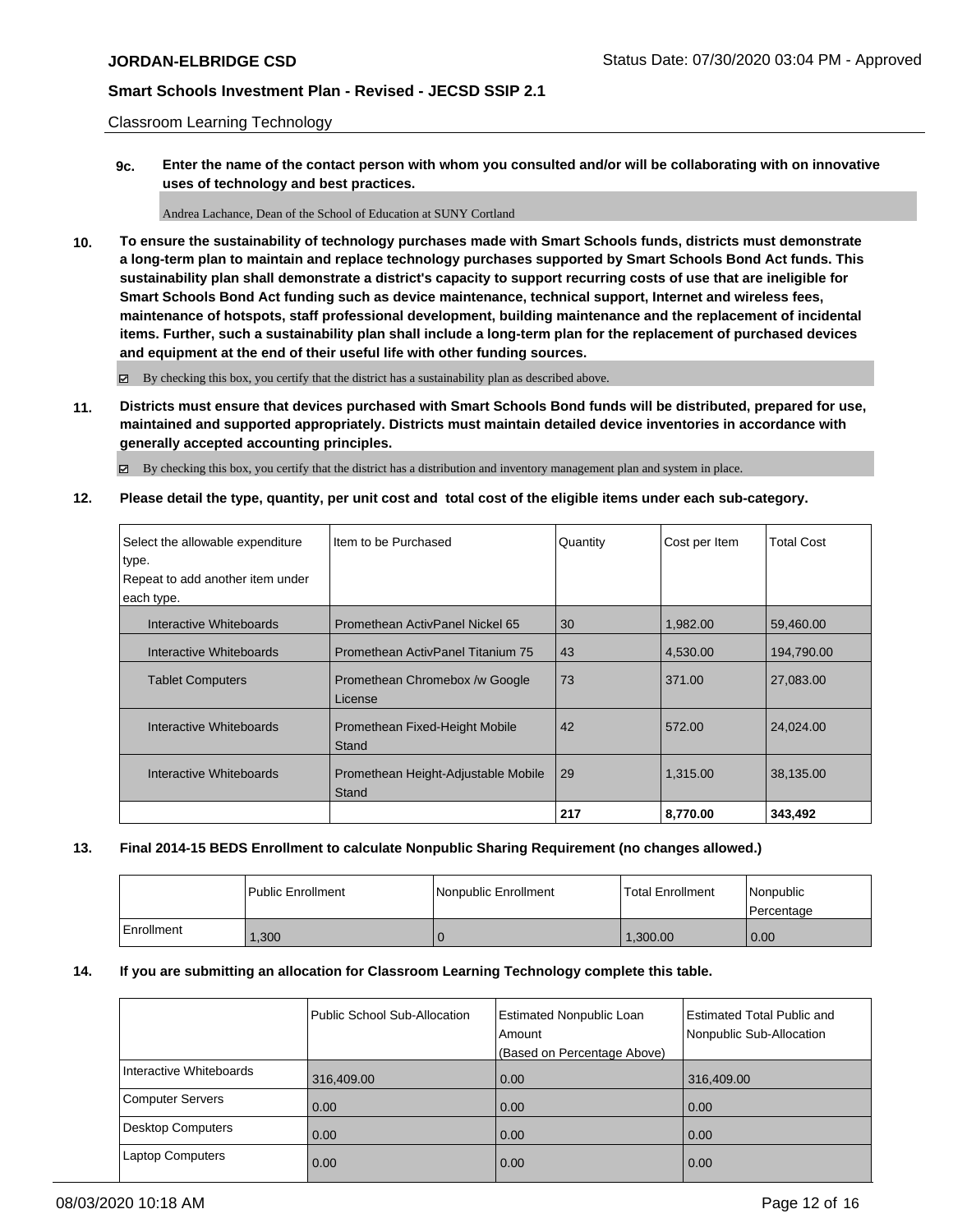Classroom Learning Technology

|                         | Public School Sub-Allocation | Estimated Nonpublic Loan<br>l Amount<br>(Based on Percentage Above) | Estimated Total Public and<br>Nonpublic Sub-Allocation |
|-------------------------|------------------------------|---------------------------------------------------------------------|--------------------------------------------------------|
| <b>Tablet Computers</b> | 27,083.00                    | 0.00                                                                | 27,083.00                                              |
| <b>Other Costs</b>      | $\vert$ 0.00                 | 0.00                                                                | 0.00                                                   |
| Totals:                 | 343,492.00                   | 0                                                                   | 343,492                                                |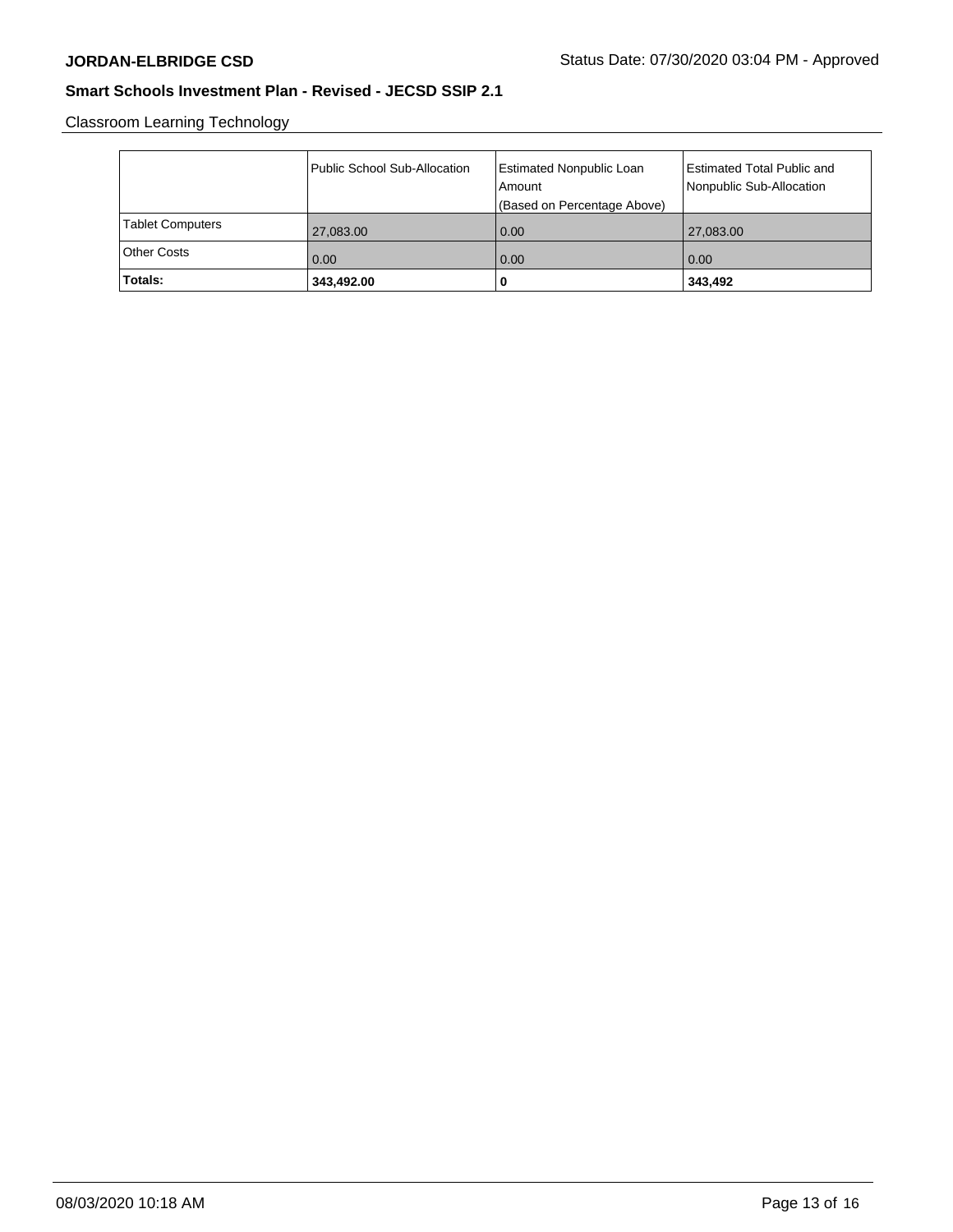### Pre-Kindergarten Classrooms

**1. Provide information regarding how and where the district is currently serving pre-kindergarten students and justify the need for additional space with enrollment projections over 3 years.**

(No Response)

- **2. Describe the district's plan to construct, enhance or modernize education facilities to accommodate prekindergarten programs. Such plans must include:**
	- **Specific descriptions of what the district intends to do to each space;**
	- **An affirmation that new pre-kindergarten classrooms will contain a minimum of 900 square feet per classroom;**
	- **The number of classrooms involved;**
	- **The approximate construction costs per classroom; and**
	- **Confirmation that the space is district-owned or has a long-term lease that exceeds the probable useful life of the improvements.**

(No Response)

**3. Smart Schools Bond Act funds may only be used for capital construction costs. Describe the type and amount of additional funds that will be required to support ineligible ongoing costs (e.g. instruction, supplies) associated with any additional pre-kindergarten classrooms that the district plans to add.**

(No Response)

**4. All plans and specifications for the erection, repair, enlargement or remodeling of school buildings in any public school district in the State must be reviewed and approved by the Commissioner. Districts that plan capital projects using their Smart Schools Bond Act funds will undergo a Preliminary Review Process by the Office of Facilities Planning.**

**Please indicate on a separate row each project number given to you by the Office of Facilities Planning.**

| Project Number |  |
|----------------|--|
| (No Response)  |  |
|                |  |

**5. Please detail the type, quantity, per unit cost and total cost of the eligible items under each sub-category.**

| Select the allowable expenditure | Item to be purchased | Quantity      | Cost per Item | <b>Total Cost</b> |
|----------------------------------|----------------------|---------------|---------------|-------------------|
| type.                            |                      |               |               |                   |
| Repeat to add another item under |                      |               |               |                   |
| each type.                       |                      |               |               |                   |
| (No Response)                    | (No Response)        | (No Response) | (No Response) | 0.00              |
|                                  |                      | U             | 0.00          |                   |

**6. If you have made an allocation for Pre-Kindergarten Classrooms, complete this table. Note that the calculated Total at the bottom of the table must equal the Total allocation for this category that you entered in the SSIP Overview overall budget.**

|                                          | Sub-Allocation |
|------------------------------------------|----------------|
| Construct Pre-K Classrooms               | (No Response)  |
| Enhance/Modernize Educational Facilities | (No Response)  |
| <b>Other Costs</b>                       | (No Response)  |
| Totals:                                  | 0.00           |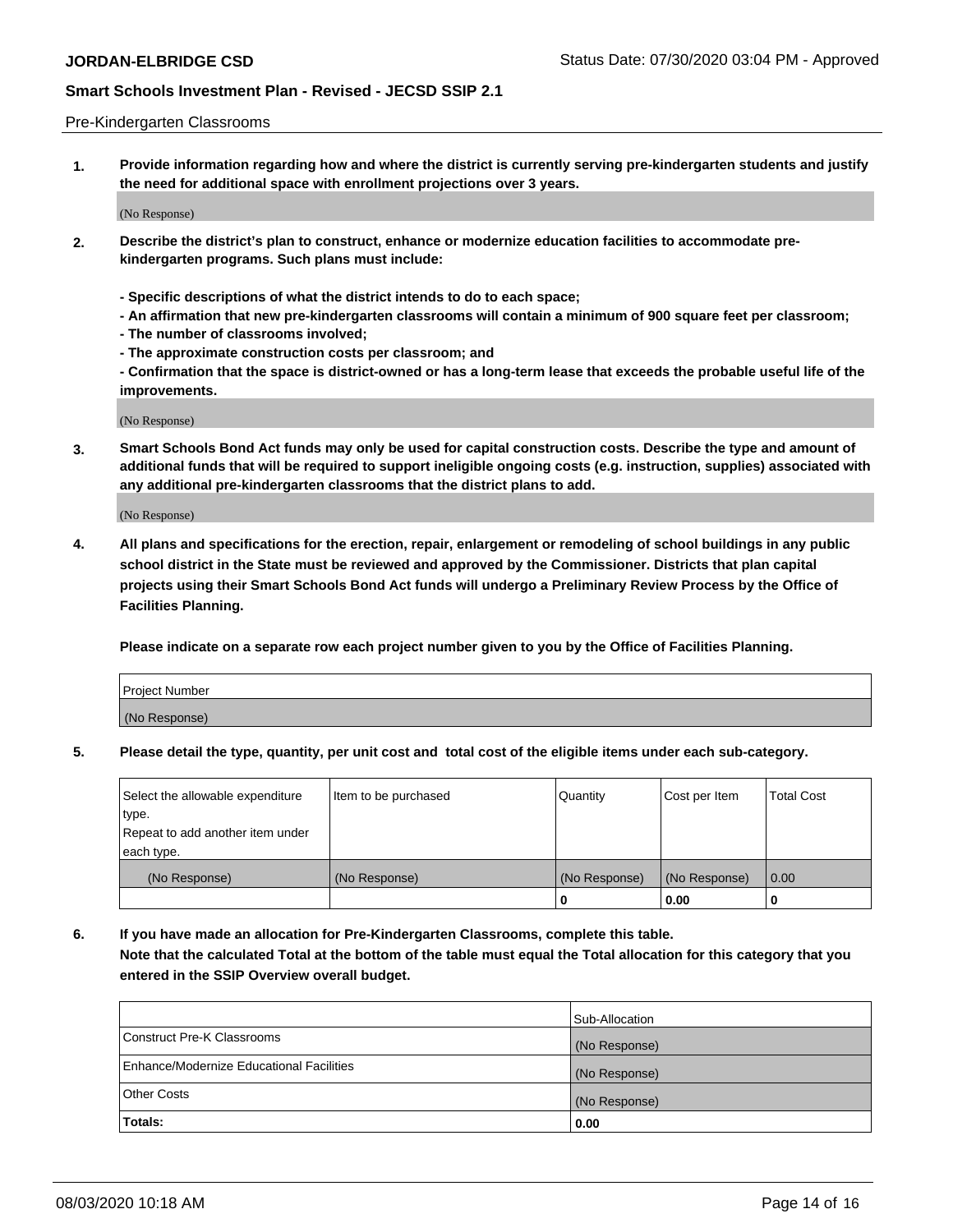Replace Transportable Classrooms

**1. Describe the district's plan to construct, enhance or modernize education facilities to provide high-quality instructional space by replacing transportable classrooms.**

(No Response)

**2. All plans and specifications for the erection, repair, enlargement or remodeling of school buildings in any public school district in the State must be reviewed and approved by the Commissioner. Districts that plan capital projects using their Smart Schools Bond Act funds will undergo a Preliminary Review Process by the Office of Facilities Planning.**

**Please indicate on a separate row each project number given to you by the Office of Facilities Planning.**

| Project Number |  |
|----------------|--|
|                |  |
|                |  |
|                |  |
|                |  |
| (No Response)  |  |
|                |  |
|                |  |
|                |  |

**3. For large projects that seek to blend Smart Schools Bond Act dollars with other funds, please note that Smart Schools Bond Act funds can be allocated on a pro rata basis depending on the number of new classrooms built that directly replace transportable classroom units.**

**If a district seeks to blend Smart Schools Bond Act dollars with other funds describe below what other funds are being used and what portion of the money will be Smart Schools Bond Act funds.**

(No Response)

**4. Please detail the type, quantity, per unit cost and total cost of the eligible items under each sub-category.**

| Select the allowable expenditure           | Item to be purchased | Quantity      | Cost per Item | <b>Total Cost</b> |
|--------------------------------------------|----------------------|---------------|---------------|-------------------|
| ∣type.<br>Repeat to add another item under |                      |               |               |                   |
| each type.                                 |                      |               |               |                   |
| (No Response)                              | (No Response)        | (No Response) | (No Response) | 0.00              |
|                                            |                      | 0             | 0.00          |                   |

**5. If you have made an allocation for Replace Transportable Classrooms, complete this table. Note that the calculated Total at the bottom of the table must equal the Total allocation for this category that you entered in the SSIP Overview overall budget.**

|                                                | Sub-Allocation |
|------------------------------------------------|----------------|
| Construct New Instructional Space              | (No Response)  |
| Enhance/Modernize Existing Instructional Space | (No Response)  |
| Other Costs                                    | (No Response)  |
| Totals:                                        | 0.00           |